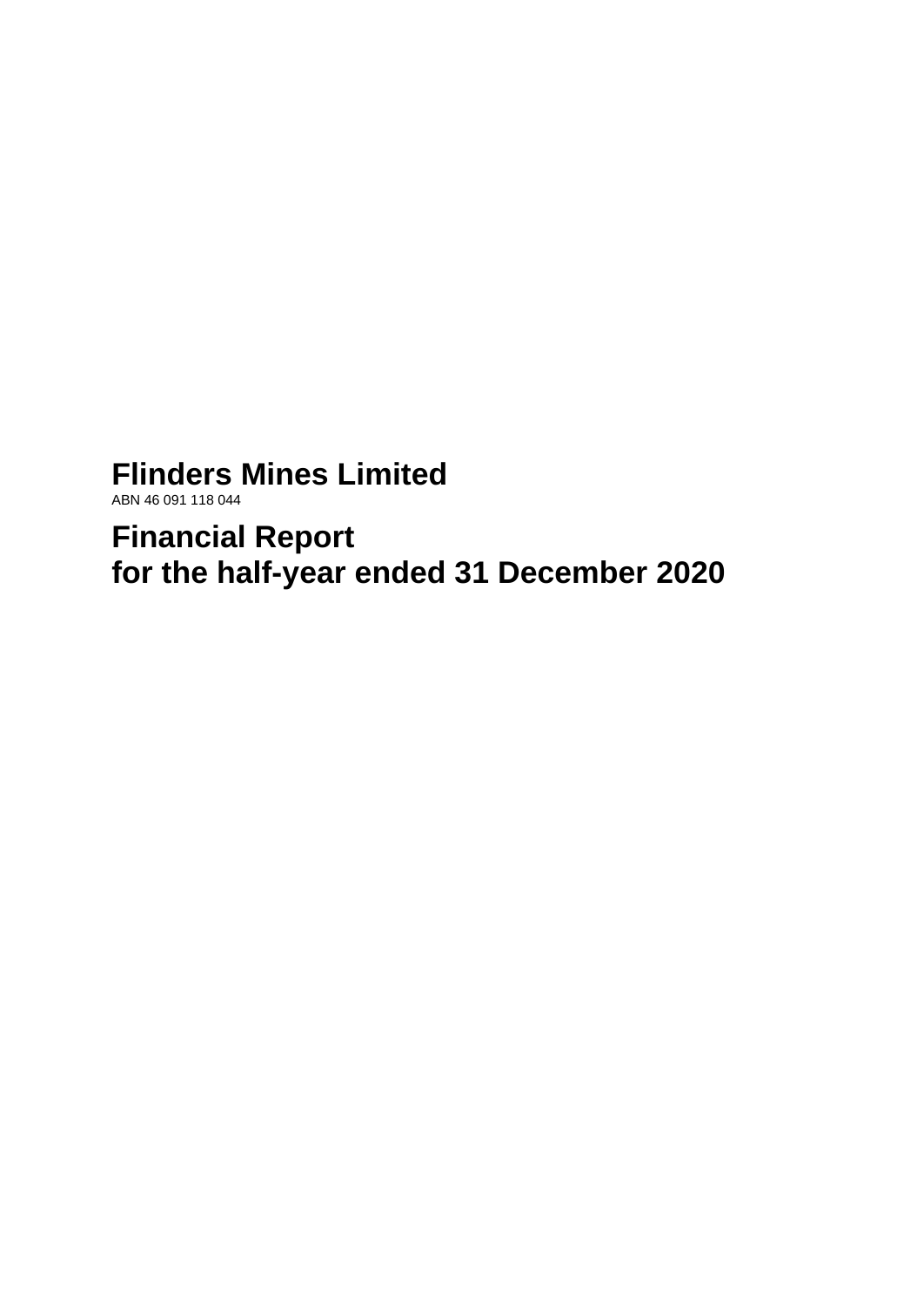# **Flinders Mines Limited Half-Year Report 31 December 2020**

# **Contents Page**

| Corporate Directory                         | 3  |
|---------------------------------------------|----|
| Directors' Report                           | 4  |
| Auditors Independence Report                | 6  |
| <b>Financial Statements</b>                 |    |
| Directors' Declaration                      | 15 |
| Independent Auditor's Report to the Members | 16 |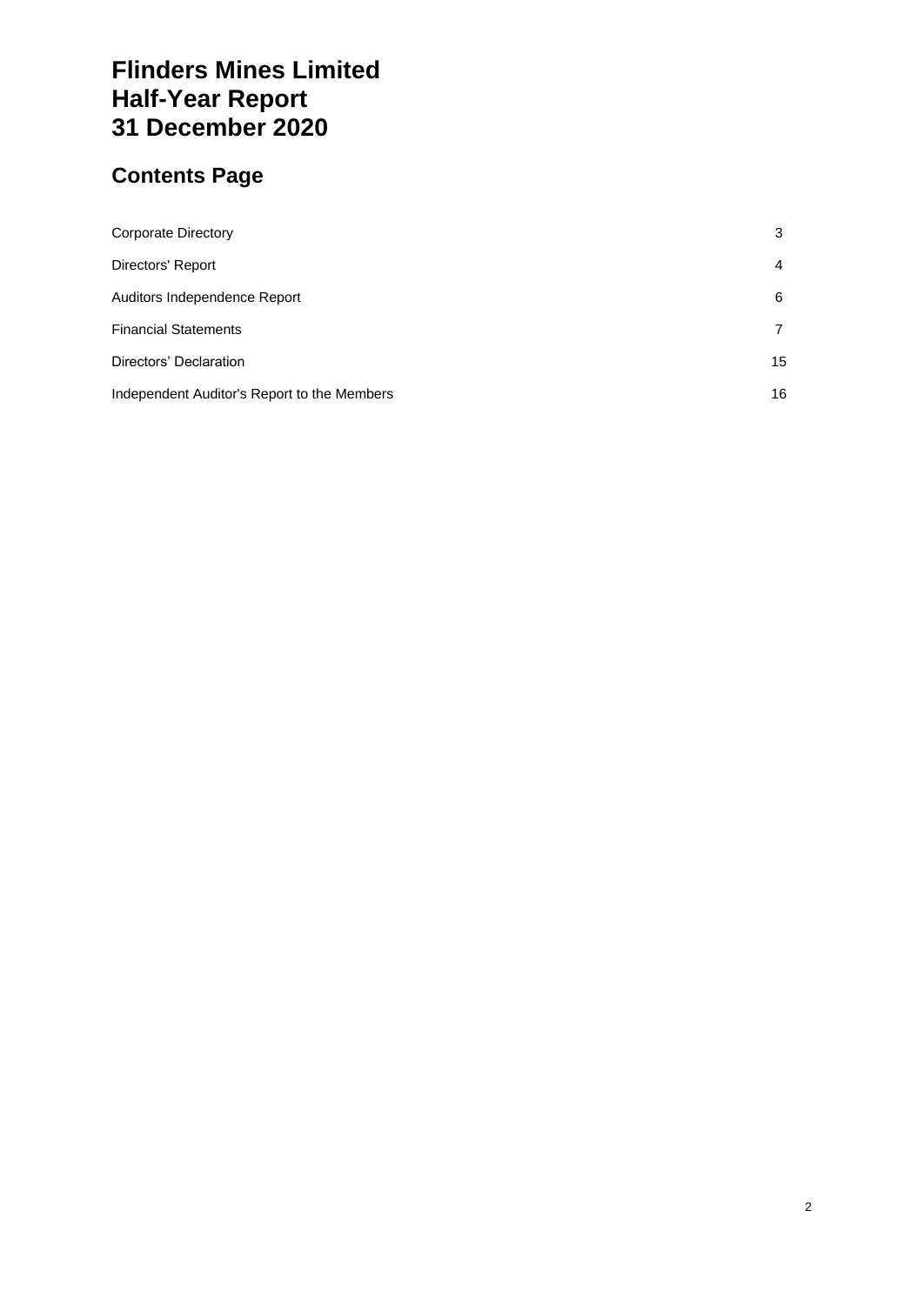#### **Flinders Mines Limited Corporate Directory For the half-year ended 31 December 2020**

## **Corporate Directory**

#### **Board of Directors**

| Independent Non-Executive Chair        |
|----------------------------------------|
| Independent Non-Executive Deputy Chair |
| Independent Non-Executive Director     |
| Non-Executive Director                 |
| Non-Executive Director                 |
| Non-Executive Director                 |
|                                        |

#### **Officers**

Andrew Whitehead General Manager

## **Joint Company Secretary**

Sarah Wilson Shannon Coates

#### **Registered Office**

45 Ventnor Avenue West Perth WA 6005 Telephone: 08 9389 4483 Email: [info@flindersmines.com](mailto:info@flindersmines.com) Website: [www.flindersmines.com](http://www.flindersmines.com/)

#### **Share Registry**

Computershare Investor Services Pty Ltd Level 11, 172 St Georges Terrace Perth WA 6000 Telephone: 08 9323 2000 Website: [www.computershare.com.au](http://www.computershare.com.au/)

#### **Auditors**

KPMG 235 St Georges Terrace Perth WA 6000

#### **Securities Exchange Listing**

Shares in Flinders Mines Limited are quoted on the Australian Securities Exchange under trading code FMS.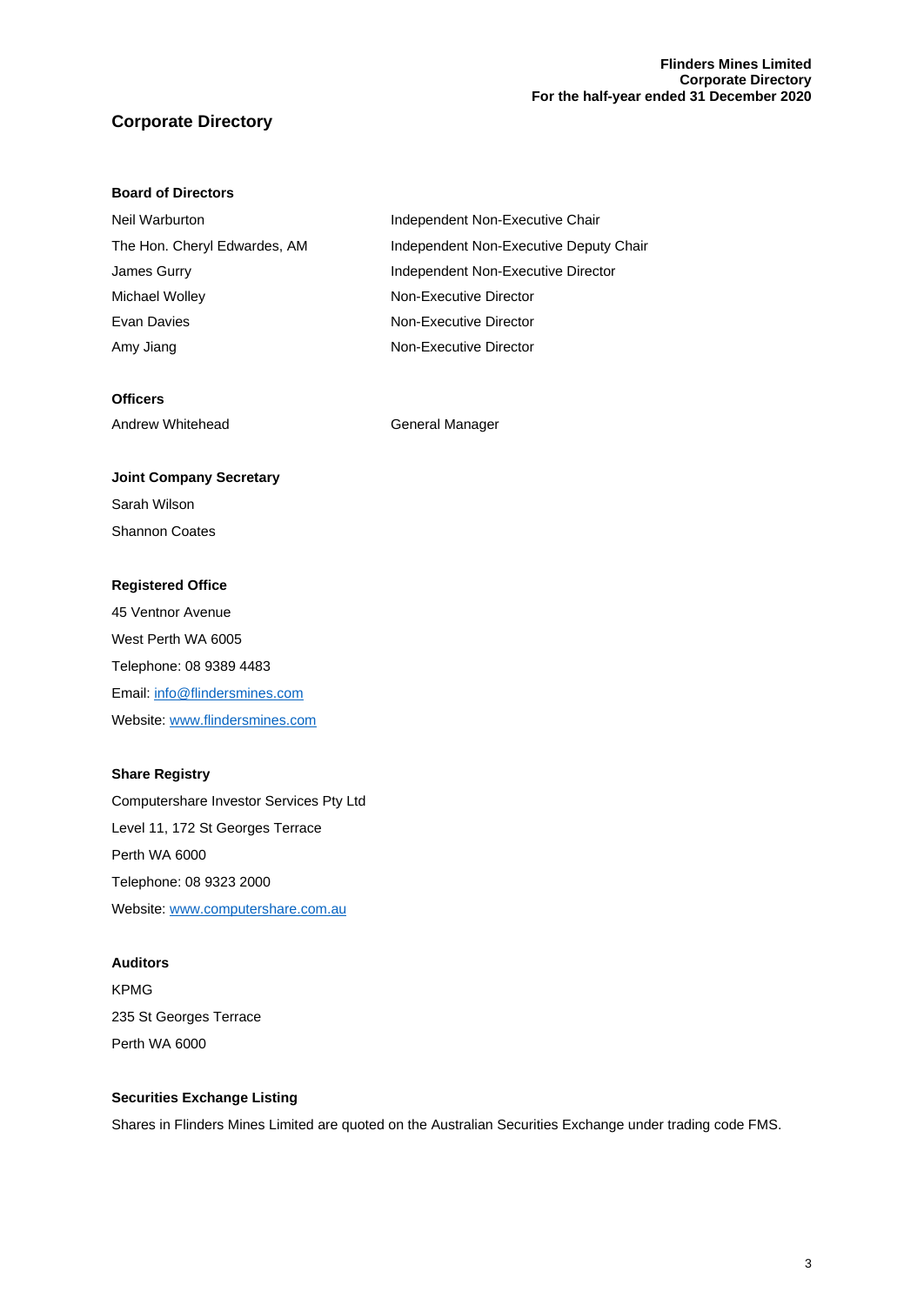### **Directors' Report**

Your Directors present their report on the Consolidated Entity comprising Flinders Mines Limited (the **Company** or **Flinders**) and its controlled entities (the **Group**) for the half-year ended 31 December 2020.

#### **Directors**

The following persons held office as Directors of Flinders Mines Limited from the start of the financial year to the date of this report, unless otherwise stated.

| <b>Name</b>                 | Title                      | <b>Appointment</b> |
|-----------------------------|----------------------------|--------------------|
| Neil Warburton              | Non-Executive Chairman     | 19 October 2016    |
| The Hon. Cheryl Edwardes AM | Non-Executive Deputy Chair | 17 June 2019       |
| <b>Michael Wolley</b>       | Non-Executive Director     | 19 October 2016    |
| Evan Davies                 | Non-Executive Director     | 19 October 2016    |
| James Gurry                 | Non-Executive Director     | 18 September 2019  |
| Amy Jiang                   | Non-Executive Director     | 5 March 2021       |

#### **Company Secretary**

Ms Sarah Wilson was appointed as Company Secretary on 20 November 2018 and on 30 August 2019, Ms Shannon Coates was appointed as Joint Company Secretary.

#### **Operating Results and Financial Position**

The net loss after income tax for the half-year was \$0.811 million (2019: \$4.448 million).

#### **Review of Operations**

#### *Corporate*

#### *PIOP Farm-In Agreement*

On 4 September 2020, the Company announced that all conditions precedent to the Farm-In Agreement with BBI Group Pty Ltd (**BBIG**) had been completed and that the BBIG would be able to continue advancing the feasibility studies for the development of the Company's Pilbara Iron Ore Project (**PIOP**) and perform its other obligations under the Farm-In Agreement for its initial 10% voting interest in the incorporated joint venture vehicle, PIOP Mine Co NL. The Company retains 100% economic ownership of PIOP Mine Co NL until a final investment decision is made under the Farm-In Agreement.

Following completion of the Farm-In Agreement, BBIH Pty Limited (**BBIH**), a wholly owned subsidiary of BBIG, was appointed Manager of the PIOP.

The Company's independent Directors remain as Directors of PIOP Mine Co NL along with a nominee from BBIG.

#### *NBIO Proposal from BBIG*

On 14 December 2020, the Company announced that it had received a non-binding indicative offer (**NBIO**) from BBIG in relation to a potential ownership restructuring opportunity of the infrastructure associated with the Company's PIOP.

BBIG approached the Company to commence a discussion about a potential transaction that would result in the Group retaining 100% ownership of the PIOP as well as 100% of BBIG's port and rail infrastructure assets. BBIG has proposed that the development of the BBIG infrastructure and the PIOP mine as an integrated project within one corporate group would better facilitate financing of the project development.

Subsequent to period end, the Company announced that it had entered into a Funding Agreement with BBIG, whereby BBIG had agreed to provide funding support of up to \$1.0 million to the Company for third party costs incurred by the Company in progressing discussions with BBIG on the NBIO.

The funding is to be provided in three equal instalments in January, March and April 2021. The funding is only repayable if an agreement is executed and subsequently completed, on the latter of the completion date and 31 December 2021.

#### *Going Concern*

The Independent Auditor's Report contains an emphasis of matter paragraph in relation to going concern. Refer to Note 2(e) of the Financial Statements.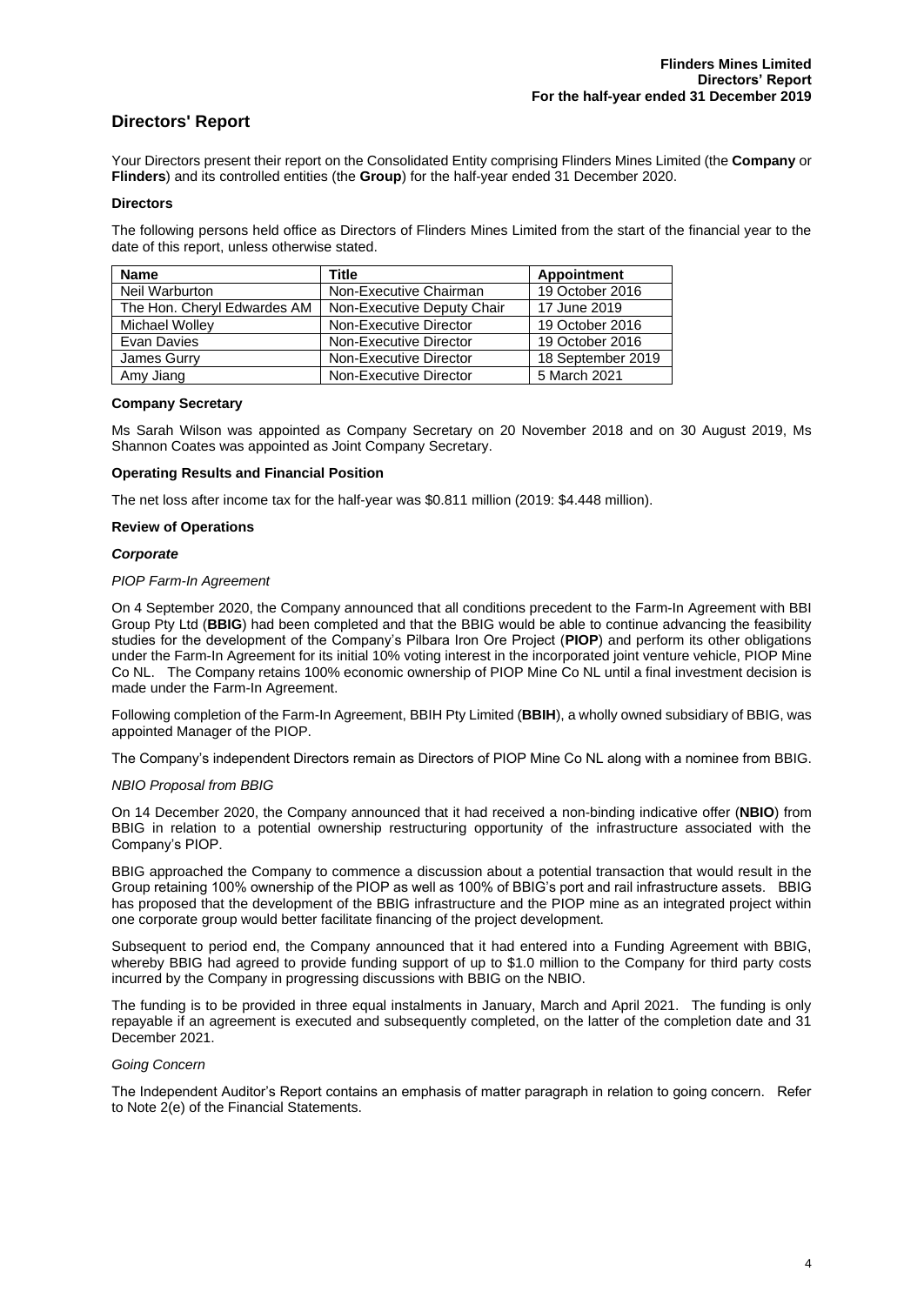#### *Pilbara Iron Ore Project, Western Australia*

During the period from completion of the Farm-In Agreement, BBIH, as Manager, carried out a range of activities associated with the advancement of the PIOP feasibility study including:

- developing further understanding of the PIOP ore body (resource definition);
- maturing the development of a preferred mine plan;
- laboratory based metallurgical test work to better determine ore product design specification and planning associated with a larger field based, next phase metallurgical test work program;
- continued development on determining the optimum location and layout of the ore processing facility at the PIOP;
- updating safety management framework, plans and procedures in support of recommencing field activities in early calendar year 2021 to incorporate requirements of the pending Work Health and Safety Bill 2019; and
- completion of rehabilitation activities at Anvil and planning for future rehabilitation at Blacksmith.

#### *Canegrass Project, Western Australia*

During the period ending 31 December 2020, the Company engaged CSA Global Pty Ltd to design and execute an exploration programme that included both soil sampling and a drilling programme.

#### *Soil sampling programme*

A soil geochemical sampling programme was completed within E58/520, E58/521 and E58/522, which included several rock samples of potentially gold bearing quarts float and selected soil samples and rock samples within E58/236 and E58/282. The soil sampling within E58/520 and E58/522 targeted potentially gold bearing structural trends south of the Honeypot gold prospect. The soil sampling within E58/521 was designed to test for possible platinum group metals across the interpreted contact between the upper and middle units of the Windimurra Igneous Complex.

#### *Drill programme*

Ten RCP drill holes over E58/232 and E58/282 were completed, which were designed to infill and test for shallower higher-grade vanadium-titanium magnetite (**VTM**) zones within the Mineral Resource VTM mineralisation.

Results of the programme were announced to the ASX on 21 January 2021.

#### **Events Subsequent to the End of the Reporting Period**

On 15 January 2021, the Group announced that it had entered into a Funding Agreement with BBI Group Pty Ltd (BBIG) whereby BBIG have agreed to provide funding of up to \$1.0 million to the Company for third party costs incurred by the Company in progressing discussions with BBIG in relation to the potential ownership restructuring opportunity of the infrastructure associated with the Pilbara Iron Ore Project (Transaction).

The funding is to be provided in three equal instalments in January, March and April 2021. The January and March 2021 instalments have already been received. The funding is only repayable if a Transaction is executed and completed with BBIG on the later of the completion date and 31 December 2021.

On 5 March 2021, the Company announced the appointment of Ms Amy Jiang, as a nominee Non-Executive Director of the Company's second largest shareholder, OCJ Investment (Australia) Pty Ltd.

#### **Rounding**

The amounts contained in the financial report have been rounded to the nearest \$1,000 (unless otherwise stated) pursuant to the option available to the Company under ASIC Instrument 2016/191. The Company is an entity to which this class order applies.

#### **Auditor's independence declaration**

A copy of the auditor's independence declaration as required under section 307C of the *Corporations Act 2001* is set out on the following page.

This report is made in accordance with a resolution of Directors.

S. F. Klenk &

Neil Warburton Non-Executive Chairman

Perth, Western Australia 16 March 2020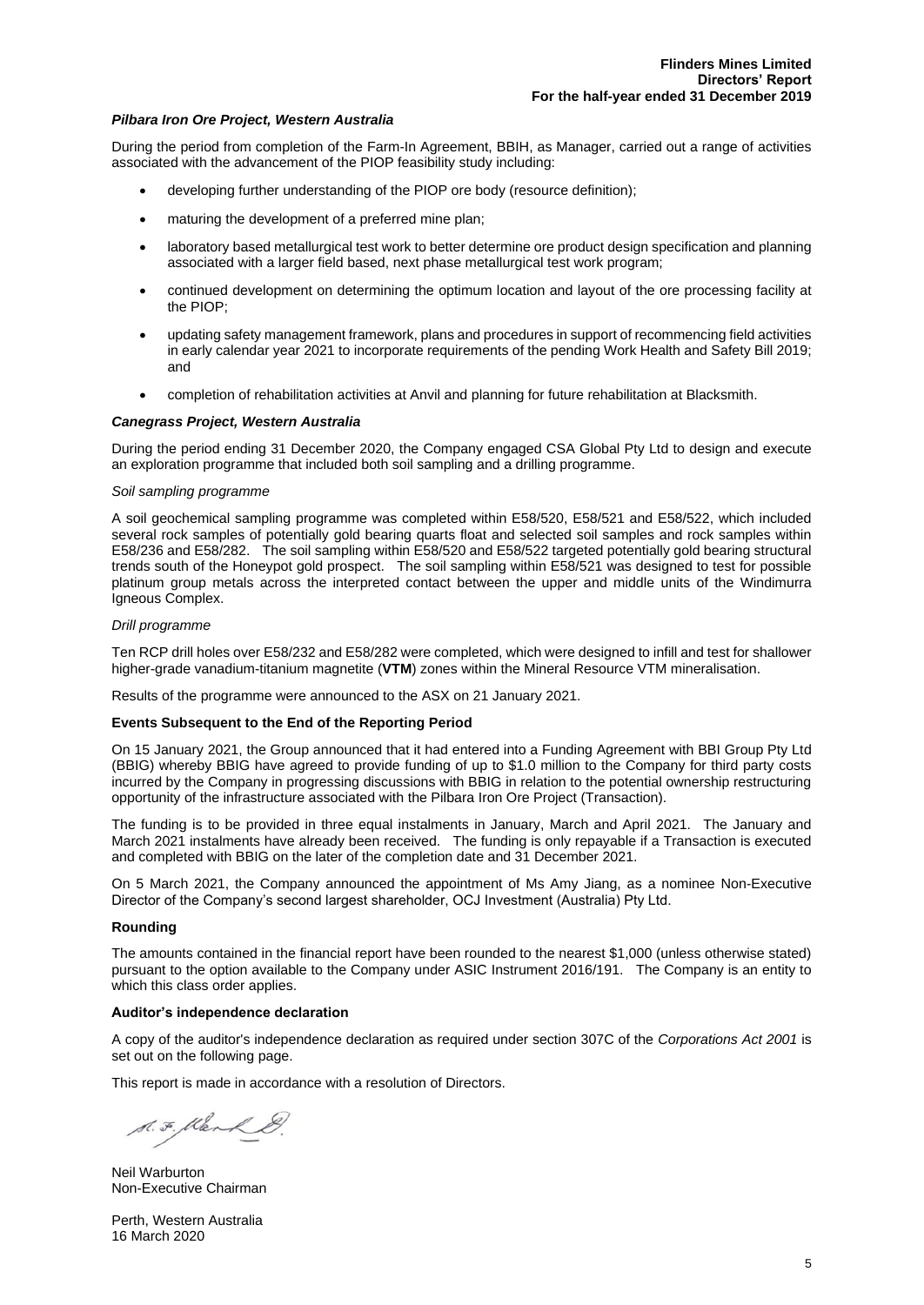

# Lead Auditor's Independence Declaration under Section 307C of the Corporations Act 2001

## To the Directors of Flinders Mines Limited

I declare that, to the best of my knowledge and belief, in relation to the review of Flinders Mines Limited for the half-year ended 31 December 2020 there have been:

- i. no contraventions of the auditor independence requirements as set out in the Corporations Act 2001 in relation to the review; and
- ii. no contraventions of any applicable code of professional conduct in relation to the review.

 $KPM(r)$ 

KPMG R Gambitta Partner

Perth

16 March 2021

KPMG, an Australian partnership and a member firm of the KPMG global organisation of independent member firms affiliated with KPMG International Limited, a private English company limited by guarantee. All rights reserved. The KPMG name and logo are trademarks used under license by the independent member firms of the KPMG global organisation. Liability limited by a scheme approved under Professional Standards Legislation.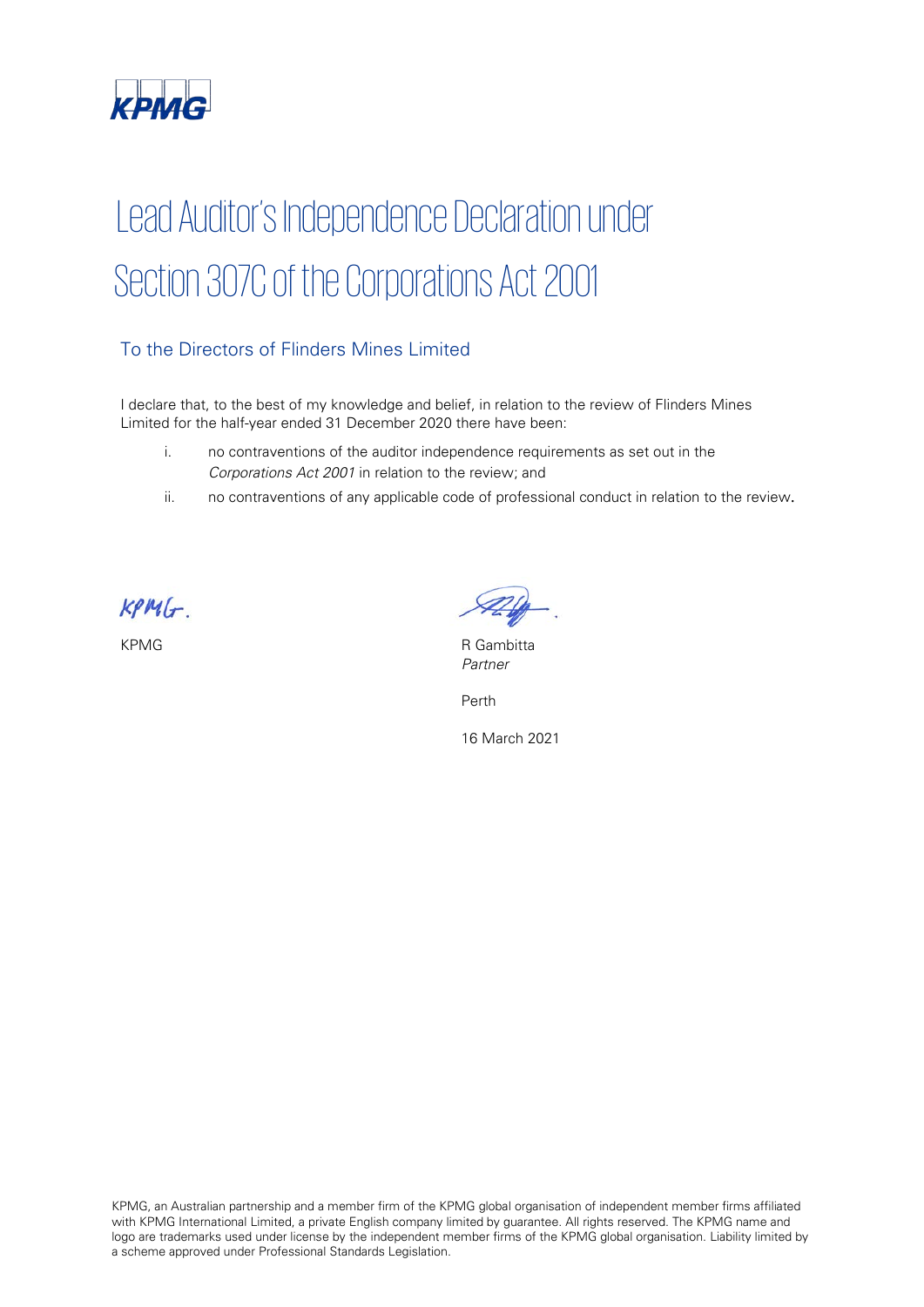#### **Flinders Mines Limited Consolidated Statement of Profit or Loss and Other Comprehensive Income For the half-year ended 31 December 2020**

|                                                                                  | <b>Notes</b> | 31 Dec 20 | 31 Dec 19 |
|----------------------------------------------------------------------------------|--------------|-----------|-----------|
|                                                                                  |              | \$'000    | \$'000    |
| Finance income                                                                   |              | 7         | 12        |
| Other income                                                                     |              | 76        |           |
| Administrative expenses                                                          | 4            | (859)     | (4,364)   |
| Finance costs                                                                    |              | (35)      | (96)      |
| Loss before income tax                                                           |              | (811)     | (4, 448)  |
| Income tax (expense)/benefit                                                     |              |           |           |
| Loss for the period                                                              |              | (811)     | (4, 448)  |
|                                                                                  |              |           |           |
| Items that may be reclassified to profit or loss:                                |              |           |           |
| Other comprehensive income                                                       |              |           |           |
| Other comprehensive loss for the period<br>attributable to owners of the Company |              | (811)     | (4, 448)  |
| Loss per share attributable to ordinary<br>equity holders:                       |              | Cents     | Cents     |
| Basic and diluted loss per share                                                 |              | (0.480)   | (3.19)    |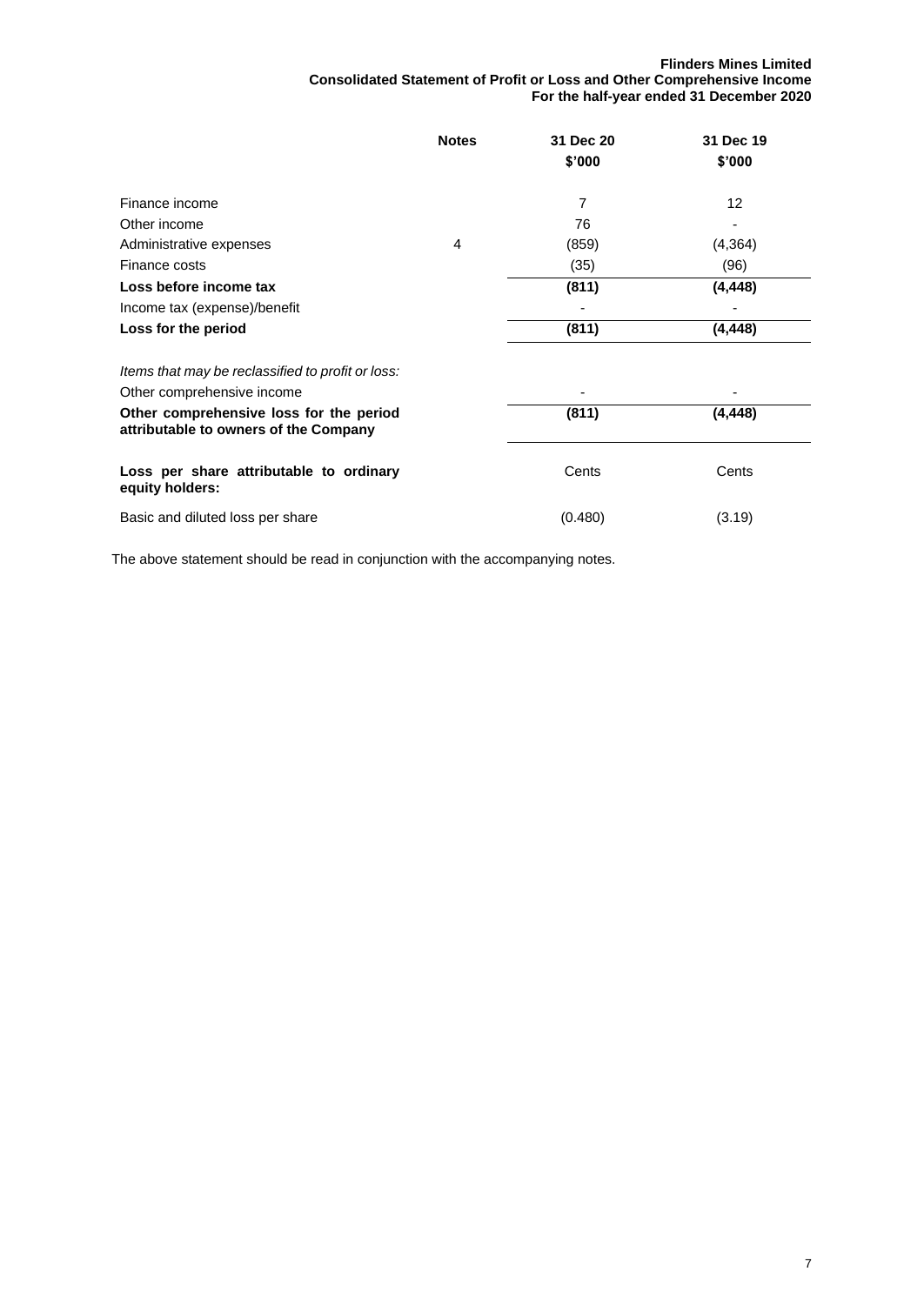**Flinders Mines Limited Consolidated Statement of Financial Position As at 31 December 2020**

|                                      | <b>Notes</b>   | 31 Dec 20 | 30 Jun 20 |
|--------------------------------------|----------------|-----------|-----------|
|                                      |                | \$'000    | \$'000    |
| <b>Current assets</b>                |                |           |           |
| Cash and cash equivalents            |                | 2,182     | 4,101     |
| Restricted cash                      | 5              | 1,481     |           |
| Trade and other receivables          |                | 41        | 47        |
| Other assets                         | $\,6\,$        | 11,323    | 405       |
| <b>Total current assets</b>          |                | 15,027    | 4,553     |
| <b>Non-current assets</b>            |                |           |           |
| Exploration and evaluation           |                | 69,246    | 64,982    |
| <b>Total non-current assets</b>      |                | 69,246    | 64,982    |
| <b>Total assets</b>                  |                | 84,273    | 69,535    |
| <b>Current liabilities</b>           |                |           |           |
| Trade and other payables             | $\overline{7}$ | 1,135     | 502       |
| Provisions                           | 8              |           | 85        |
| <b>Total current liabilities</b>     |                | 1,135     | 587       |
| <b>Non-current liabilities</b>       |                |           |           |
| Loans and borrowings                 | 9              | 3,122     | 3,122     |
| Provisions                           | 8              | 666       | 665       |
| <b>Total non-current liabilities</b> |                | 3,788     | 3,787     |
| <b>Total liabilities</b>             |                | 4,923     | 4,374     |
| <b>Net assets</b>                    |                | 79,350    | 65,161    |
| <b>Equity</b>                        |                |           |           |
| Contributed equity                   | 10             | 160,694   | 160,694   |
| Reserves                             | 11             | 15,000    |           |
| <b>Accumulated losses</b>            |                | (96, 344) | (95, 533) |
| <b>Total equity</b>                  |                | 79,350    | 65,161    |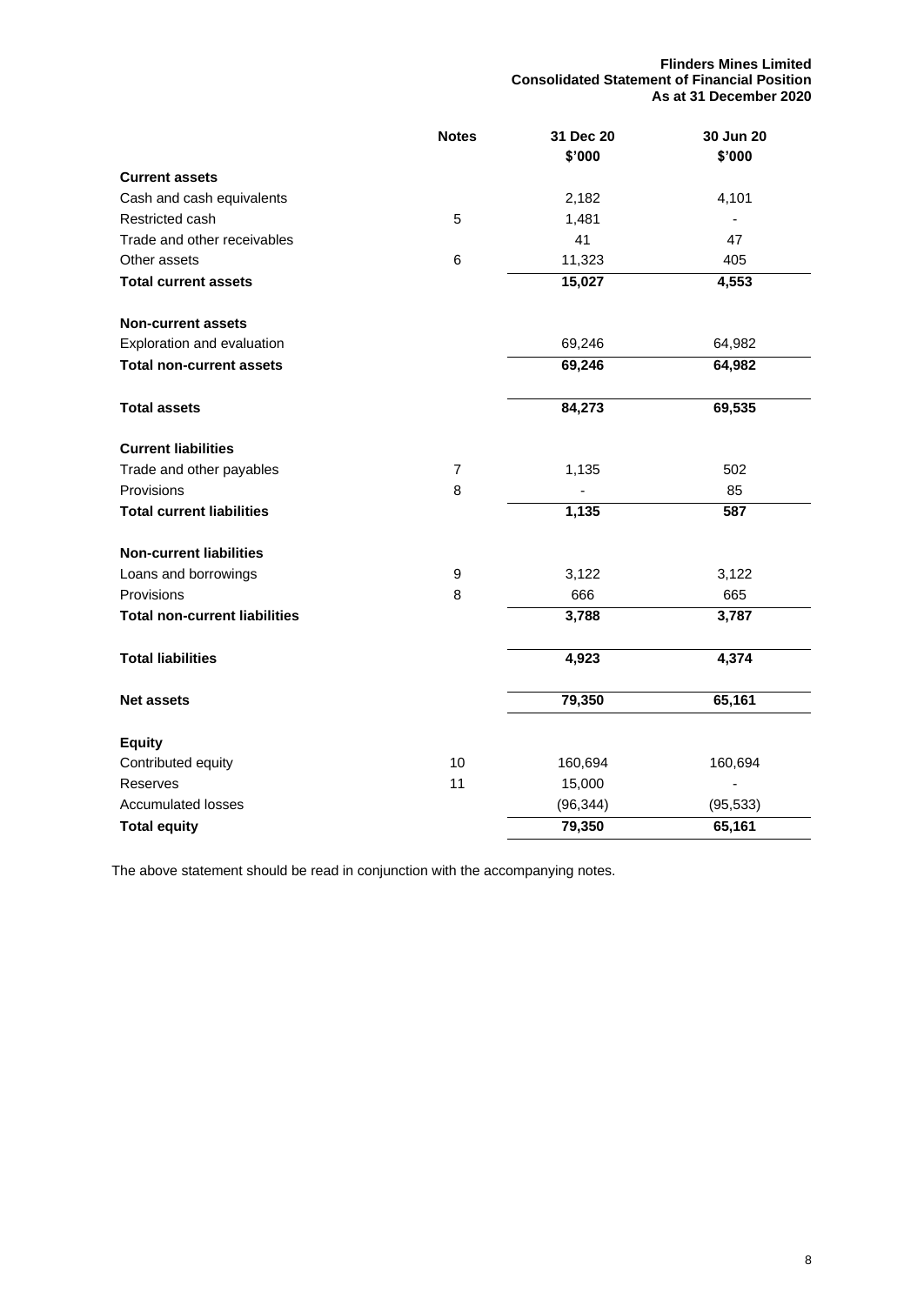|                                                          | <b>Contributed</b><br>equity | Accumulated<br><b>losses</b> | <b>PIOP B</b><br><b>Class</b><br><b>Reserves</b> | <b>Total equity</b> |
|----------------------------------------------------------|------------------------------|------------------------------|--------------------------------------------------|---------------------|
|                                                          | \$'000                       | \$'000                       | \$'000                                           | \$'000              |
| Balance at 1 Jul 19                                      | 147,064                      | (87, 447)                    |                                                  | 59,617              |
| Loss for the period                                      |                              | (4, 448)                     |                                                  | (4, 448)            |
| Total comprehensive loss for the<br>period               |                              | (4, 448)                     | ٠                                                | (4, 448)            |
| Transactions with owners in their<br>capacity as owners: |                              |                              |                                                  |                     |
| Contributions of equity, net of costs<br>and tax         |                              |                              |                                                  |                     |
| Balance as at 31 Dec 19                                  | 147,064                      | (91, 895)                    |                                                  | 55,169              |
| <b>Balance at 1 Jul 20</b>                               | 160,694                      | (95, 533)                    |                                                  | 65,161              |
| Loss for the period                                      |                              | (811)                        |                                                  | (811)               |
| Total comprehensive loss for the<br>period               |                              | (811)                        |                                                  | (811)               |
| Transactions with owners in their<br>capacity as owners: |                              |                              |                                                  |                     |
| Issue of PIOP B Class Shares                             |                              |                              | 15,000                                           | 15,000              |
| Contributions of equity, net of costs<br>and tax         |                              |                              |                                                  |                     |
| Balance as at 31 Dec 20                                  | 160,694                      | (96, 344)                    | 15,000                                           | 79,350              |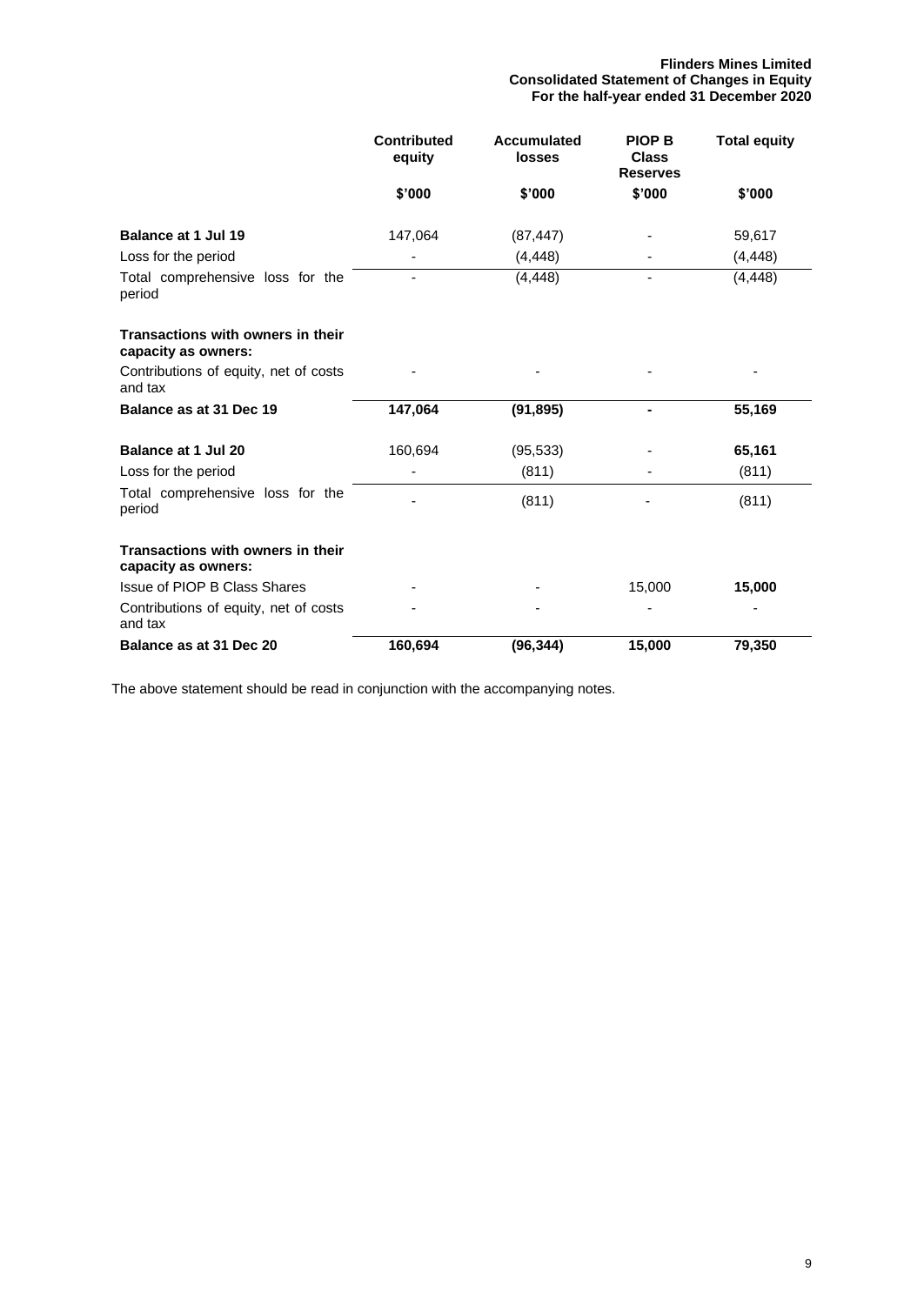|                                                                  | 31 Dec 20 | 31 Dec 19 |
|------------------------------------------------------------------|-----------|-----------|
|                                                                  | \$'000    | \$'000    |
| Cash flows from operating activities                             |           |           |
| Payments to suppliers and employees                              | (1,533)   | (3,637)   |
| Interest received                                                | 7         | 12        |
| Net cash outflow from operating activities                       | (1,526)   | (3,625)   |
| Cash flows from investing activities                             |           |           |
| Payments for exploration activities                              | (3,355)   | (1,891)   |
| Net cash outflow from investing activities                       | (3, 355)  | (1,891)   |
| Cash flows from financing activities                             |           |           |
| Proceeds from issues of PIOP Mine Co NL<br>Class B Shares        | 4,443     |           |
| Proceeds from borrowings                                         |           | 5,000     |
| Net cash inflow from financing activities                        | 4,443     | 5,000     |
| Net decrease in cash and cash equivalents                        | (438)     | (516)     |
| Cash and cash equivalents at the beginning<br>of the year        | 4,101     | 1,700     |
| Cash and cash equivalents at the end of<br>the year <sup>1</sup> | 3,663     | 1,184     |

<sup>1</sup>This amount includes \$1.481 million of cash held by PIOP Mine Co NL which is the incorporated Joint Venture vehicle under which the Farm-In Agreement with BBI Group Pty Ltd operates. This cash is only available for use to progress the feasibility study of the Pilbara Iron Ore Project.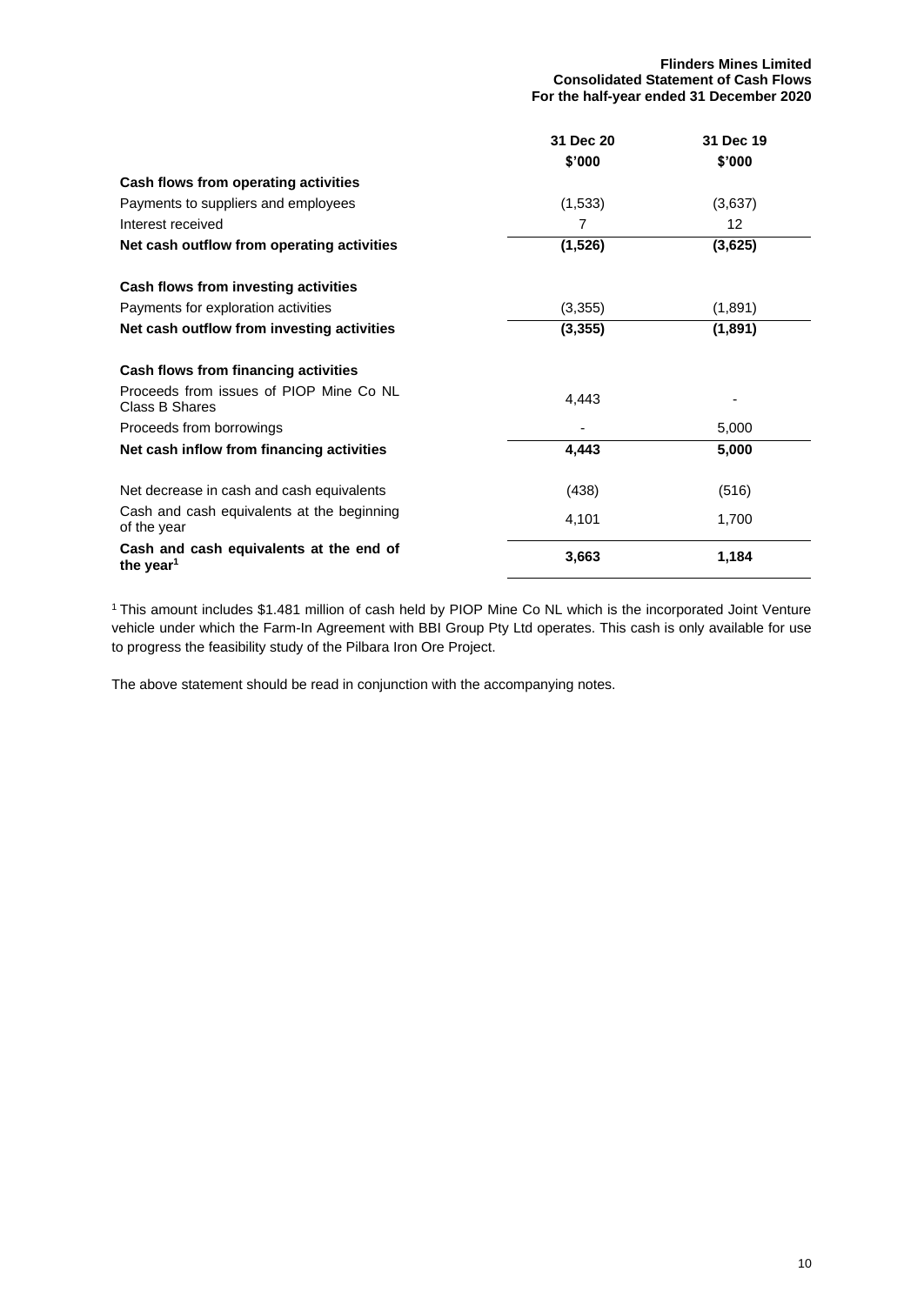#### **1 Corporate information**

The consolidated financial report of Flinders Mines Limited and its subsidiaries (together referred to as the "the "Group") for the half-year ended 31 December 2020 was authorised for issue in accordance with a resolution of the Directors on 9 March 2021.

The Board of Directors has the power to amend the consolidated financial statements after issue.

Flinders Mines Limited (the "Company" or "Flinders") is a for-profit company limited by shares whose shares are publicly traded on the Australian Securities Exchange. The Company and its subsidiaries were incorporated and domiciled in Australia. The registered office and principal place of business of the Company is 45 Ventnor Avenue, West Perth, WA 6005.

The amounts contained in the financial report have been rounded to the nearest \$1,000 (unless otherwise stated) pursuant to the option available to the Company under ASIC Instrument 2016/191. The Company is an entity to which this Class Order applies.

#### **2 Summary of significant accounting policies**

#### **a) Basis of preparation**

These condensed consolidated interim financial statements are a general-purpose financial report which has been prepared in accordance with AASB 134 Interim Financial Reporting and the *Corporations Act 2001*. They do not include all of the information required for full annual financial statements and should be read in conjunction with the consolidated financial statements of the Group as at and for the year ended 30 June 2020.

#### **b) Comparatives**

When required by Australian Accounting Standards, comparative figures have been adjusted to confirm to changes in presentation for the current half-year ended 31 December 2020.

#### **c) Adoption of new and revised Accounting Standards**

The accounting policies adopted in preparation of the consolidated financial statements are consistent with those followed in the preparation of the Group's annual financial statements for the year ended 30 June 2020, except for the adoption of new standards and interpretations below.

#### **d) Changes in Accounting Policy**

All relevant new and amended Accounting Standards and Interpretations which became applicable on 1 July 2020 have been adopted by the Group.

The adoption of these amendments did not have any material impact on the current period, prior period and is not likely to affect future periods.

There are no other standards that are not yet effective and that would be expected to have a material impact on the entity in the current or future reporting periods and on foreseeable future transactions.

#### **e) Going Concern**

The Group currently has a net current assets of \$13.892 million and incurred a net loss for the half-year ended 31 December 2020 of \$0.811 million, with net operating cash outflows of \$1.526 million and cash net outflows from investing operations of \$4.836 million.

On 14 December 2020, the Company announced that it had received a non-binding indicative offer (NBIO) from BBI Group Pty Ltd (BBIG) in relation to a potential ownership restructuring opportunity of the infrastructure associated with the Company's Pilbara Iron Ore Project (PIOP). The Company also entered into a Funding Agreement with BBIG to provide funding support of up to \$1 million to the Company for third party costs incurred by the Company in progressing discussions with BBIG in relation to the NBIO.

Notwithstanding the above, the Group's cash flow forecast indicates a need to raise additional funds to enable the Group to meet its obligations for the next 12 months. At this stage, these additional funding requirements have not yet been arranged. If additional funds cannot be secured, there exists a material uncertainty that the Company will continue as a going concern.

If the Company is unable to continue as a going concern, it may be required to realise its assets and/or settle its liabilities other than in the ordinary course of business and at amounts different from those stated in this financial report.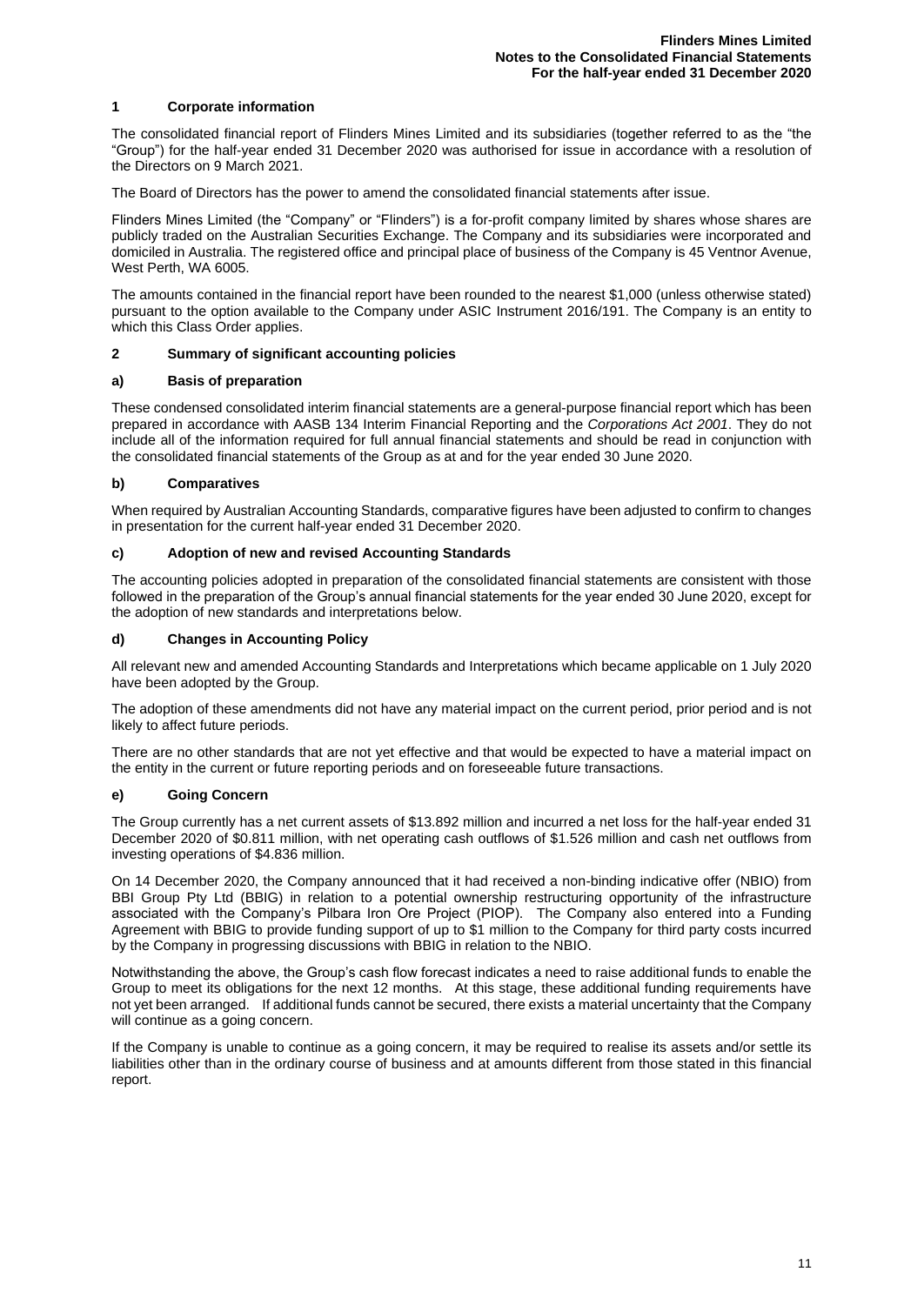**Flinders Mines Limited Notes to the Consolidated Financial Statements For the half-year ended 31 December 2020**

#### **3 Segment Reporting**

| 31 Dec 20            | <b>Pilbara Iron Ore</b><br>\$'000 | <b>Canegrass</b><br>\$'000 | Total<br>\$'000 |
|----------------------|-----------------------------------|----------------------------|-----------------|
| Segment result       |                                   |                            |                 |
| Impairment of assets |                                   |                            |                 |
| Capital expenditure  | 3,329                             | 214                        | 3,543           |
| 31 Dec 19            |                                   |                            |                 |
| Segment result       |                                   |                            |                 |
| Impairment of assets |                                   |                            |                 |
| Capital expenditure  | 1,620                             | 376                        | 1,996           |
| 31 Dec 20            | <b>Pilbara Iron Ore</b>           | <b>Canegrass</b>           | Total           |
|                      | \$'000                            | \$'000                     | \$'000          |
| Total segment assets | 67,078                            | 2,168                      | 69,246          |
| Unallocated assets   |                                   |                            | 15,027          |
| Total assets         |                                   |                            | 84,273          |
| 30 Jun 20            |                                   |                            |                 |
| Total segment assets | 63,028                            | 1,954                      | 64,982          |
| Unallocated assets   |                                   |                            | 4,553           |
| <b>Total assets</b>  |                                   |                            | 69,535          |

A reconciliation of segment loss to operating loss before income tax is provided as follows:

|                           | 31 Dec 20 | 31 Dec 19                |
|---------------------------|-----------|--------------------------|
|                           | \$'000    | \$'000                   |
| <b>Total segment loss</b> | ۰         | ٠                        |
| Finance income            | 7         | 12                       |
| Other income              | 76        | $\overline{\phantom{0}}$ |
| Administrative expenses   | (859)     | (4, 364)                 |
| Finance costs             | (35)      | (96)                     |
| Loss before income tax    | (811)     | (4, 448)                 |

#### **4 Expenses**

|                                | 31 Dec 20 | 31 Dec 19 |
|--------------------------------|-----------|-----------|
|                                | \$'000    | \$'000    |
| <b>Administrative expenses</b> |           |           |
| Compliance                     | 102       | 73        |
| Insurance                      | 179       | 172       |
| Consultants                    | 163       | 1,867     |
| Administration costs           | 50        | 234       |
| Salary and wages               | 195       | 398       |
| Legal fees                     | 145       | 1,586     |
| Occupancy costs                | 16        | 25        |
| Other                          | 9         | 9         |
|                                | 859       | 4,364     |
| 5<br><b>Restricted cash</b>    |           |           |
|                                | 31 Dec 20 | 30 Jun 20 |
|                                | \$'000    | \$'000    |
|                                |           |           |

<sup>1</sup> Restricted cash relates to cash held by PIOP Mine Co NL which is the incorporated Joint Venture vehicle under which the Farm-In Agreement with BBI Group Pty Ltd operates. This cash is only available for use to progress the feasibility study of the Pilbara Iron Ore Project.

Restricted cash 1 1,481 - 1,481 - 1,481 - 1,481 - 1,481 - 1,481 - 1,481 - 1,481 - 1,481 - 1,481 - 1,481 - 1,481 - 1,481 - 1,1481 - 1,1481 - 1,1481 - 1,1481 - 1,1481 - 1,1481 - 1,1481 - 1,1481 - 1,1481 - 1,1481 - 1,1481 - 1

**1,481 -**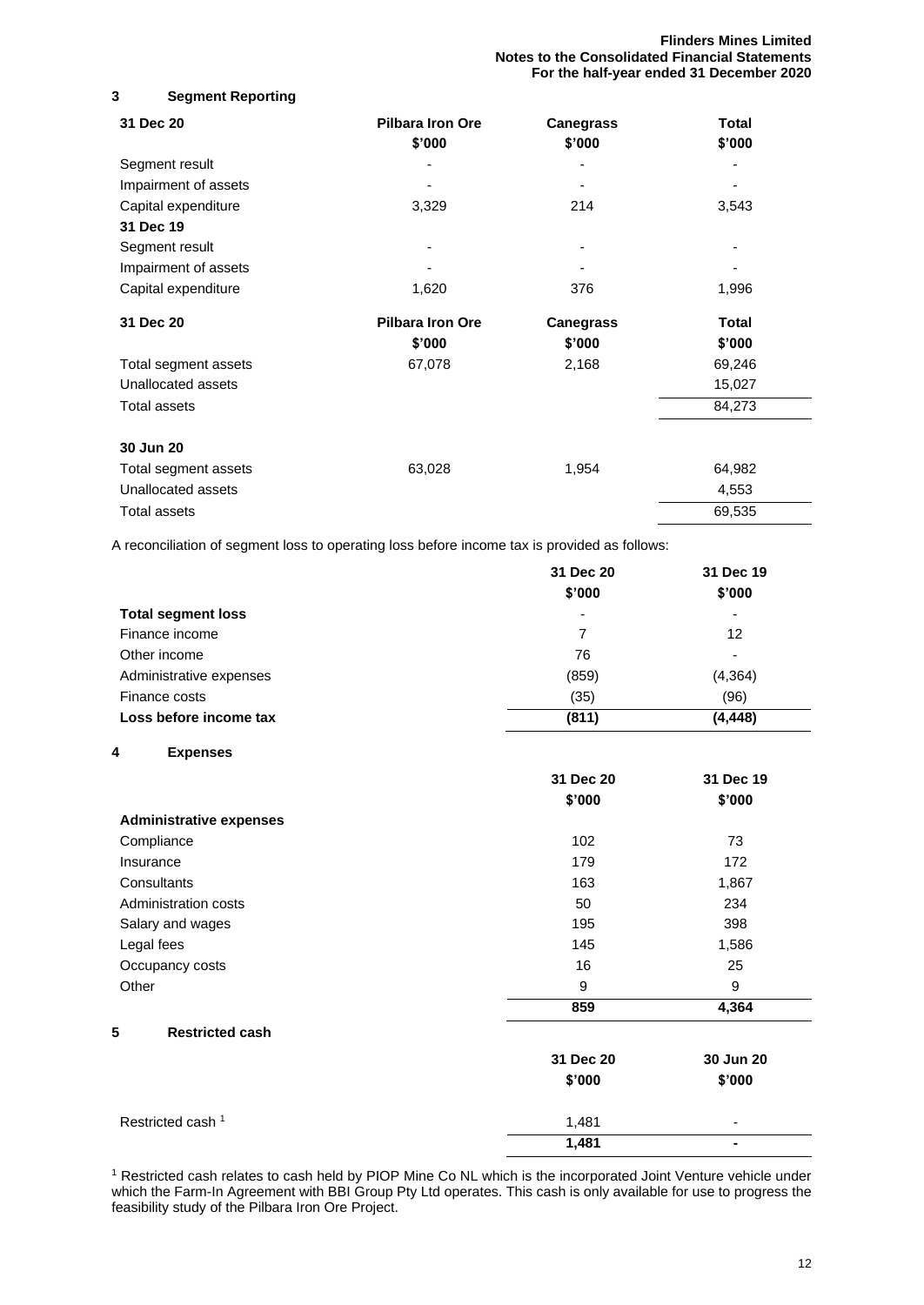#### **Flinders Mines Limited Notes to the Consolidated Financial Statements For the half-year ended 31 December 2020**

#### **6 Other assets**

|                                   | 31 Dec 20<br>\$'000 | 30 Jun 20<br>\$'000 |
|-----------------------------------|---------------------|---------------------|
| Prepayments <sup>1</sup>          | 766                 | 405                 |
| Receivable from BBIG <sup>2</sup> | 10,557              | ٠                   |
|                                   | 11,323              | 405                 |

<sup>1</sup> Prepayments represents the prepaid portion of the Group's insurances and tenement rents.

 $2$  A receivable has been recognised in relation to the minimum annual expenditure required under the Farm-In Agreement with BBI Group Pty Ltd of \$15.0 million offset by the actual expenditure incurred on the feasibility study under the Farm-In Agreement.

#### **7 Trade and other payables**

|                          | 31 Dec 20<br>\$'000 | 30 Jun 20<br>\$'000      |
|--------------------------|---------------------|--------------------------|
| Trade payables           | 65                  | 194                      |
| Other payables           | 194                 | 308                      |
| Joint Venture payables 1 | 876                 | $\overline{\phantom{0}}$ |
|                          | 1,135               | 502                      |

<sup>1</sup> Joint Venture payables relates to amounts owing by PIOP Mine Co NL which is the incorporated Joint Venture vehicle under which the Farm-In Agreement with BBI Group Pty Ltd operates.

#### **8 Provision**

|                                         | 31 Dec 20<br>\$'000 | 30 Jun 20<br>\$'000 |
|-----------------------------------------|---------------------|---------------------|
| <b>Current Rehabilitation provision</b> |                     | 85                  |
| Non-Current Rehabilitation provision    | 666                 | 665                 |
|                                         | 666                 | 750                 |

#### **9 Borrowings**

The Company has a long term \$3.000 million loan facility with PIO Mines Pty Ltd which is due for repayment on 30 June 2022. This loan is unsecured, with capitalised interest quarterly at a rate of BBSW plus a 2% margin.

Accrued interest at 31 December 2020 has been capitalised to the loan totalling \$0.122 million (2019: \$0.032 million).

#### **10 Contributed Equity**

|                                | Number of shares | \$'000                   |
|--------------------------------|------------------|--------------------------|
| <b>Issued shares:</b>          |                  |                          |
| At 1 Jul 20                    | 4,221,185,881    | 160.694                  |
| Share consolidation (25:1) $1$ | (4,052,337,304)  | $\overline{\phantom{0}}$ |
| As at 31 Dec 20                | 168,848,577      | 160.694                  |

<sup>1</sup> At the Annual General Meeting held in November 2020, shareholders approved a share consolidation of 25 to one.

#### **11 Reserves**

The PIOP B Class Reserve represents the minimum annual expenditure required under the Farm-In Agreement with BBI Group Pty Ltd.

#### **12 Contingent Assets and Liabilities**

The Directors are not aware of any contingent assets or liabilities as at 31 December 2020.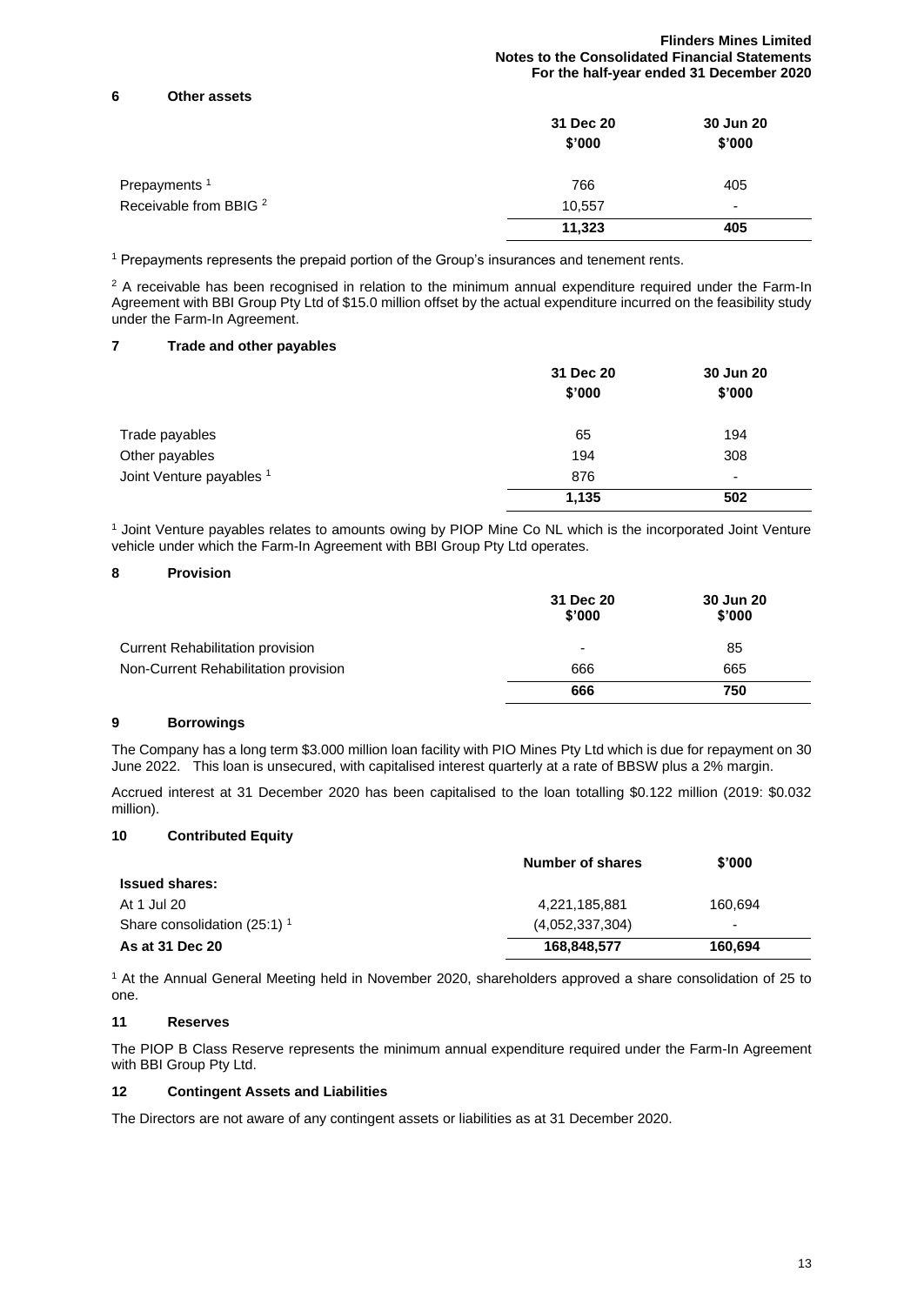#### **13 Commitments**

#### *Exploration Commitments*

In order to maintain current rights of tenure to exploration tenements, the Group is required to meet the minimum expenditure requirements specified by various States and Territory Governments. These obligations are subject to renegotiation when application for a mining lease is made and at other times. These obligations are not provided for in this financial report.

The minimum level of exploration expenditure expected in the half-year ending 30 June 2021 for the Group is approximately \$0.230 million relating to the Group's Canegrass project only. These obligations are expected to be fulfilled in the normal course of operations. The minimum level of exploration expenditure required for the Group's Pilbara Iron Ore Project of \$1.115 million is required to be met under the obligations of the Farm-In Agreement with BBI Group Pty Ltd.

#### **14 Related party transactions**

#### *Other transactions with related parties*

For the period ended 31 December 2020, the Group paid Director Fees to TIO (NZ) Limited, its major shareholder, for Director services provided by Mr M Wolley and Mr E Davies. The total value of these services was \$70,000 (HY 2019: \$119,000).

Refer to Note 15 for details of the Funding Agreement with BBI Group Pty Ltd, provided subsequent to half-year end.

Refer to Note 8 for details of the loan facility with PIO Mines Pty Ltd, a subsidiary of the major shareholder, TIO (NZ) Limited.

The above transactions are all entered into under arm's length terms and conditions and in the normal course of business.

#### **15 Events Occurring after the Reporting Period**

On 15 January 2021, the Group announced that it had entered into a Funding Agreement with BBI Group Pty Ltd (BBIG) whereby BBIG have agreed to provide funding of up to \$1.0 million to the Company for third party costs incurred by the Company in progressing discussions with BBIG in relation to the potential ownership restructuring opportunity of the infrastructure associated with the Pilbara Iron Ore Project (Transaction).

The funding is to be provided in three equal instalments in January, March and April 2021. The January and March 2021 instalments have already been received. The funding is only repayable if a Transaction is executed and completed with BBIG on the later of the completion date and 31 December 2021.

On 5 March 2021, the Company announced the appointment of Ms Amy Jiang, as a nominee Non-Executive Director of the Company's second largest shareholder, OCJ Investment (Australia) Pty Ltd.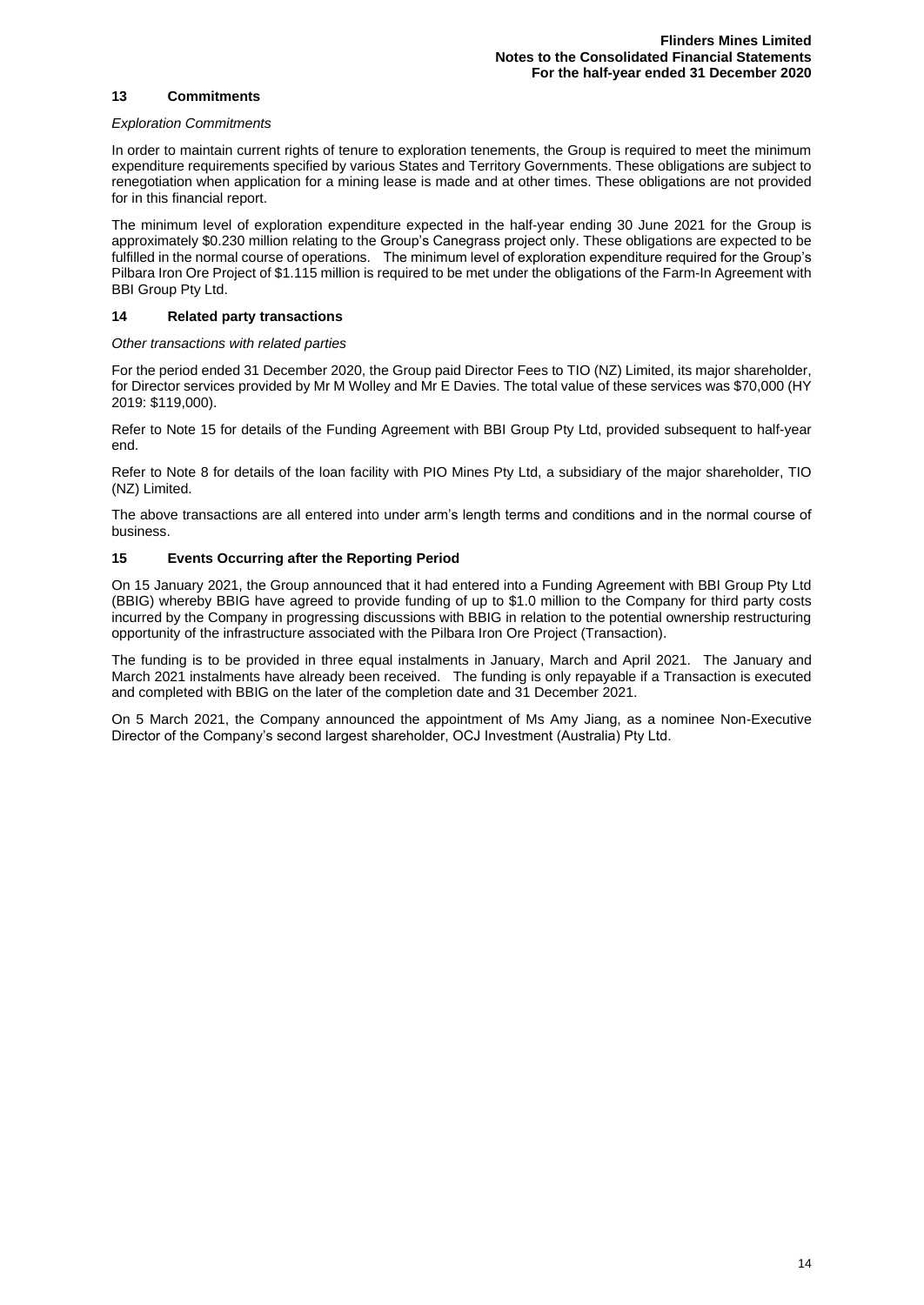### **Directors' Declaration**

In accordance with a resolution of the Directors of Flinders Mines Limited, I state that:

- 1. In the opinion of the Directors:
- a) The financial statements and notes of Flinders Mines Limited for the half-year ended 31 December 2020 are in accordance with the *Corporations Act 2001*, including:
	- (i) giving a true and fair view of its financial position as at 31 December 2020 and performance;
	- (ii) complying with Accounting Standards AASB 134 Interim Financial Reporting and the *Corporations Regulations 2001*.
- b) With reference to note 2(e), there are reasonable grounds to believe that the Company will be able to pay its debts as and when they become due and payable.

On behalf of the Board

S. F. Klerk &

Neil Warburton Non-Executive Chairman

Perth, Western Australia 16 March 2021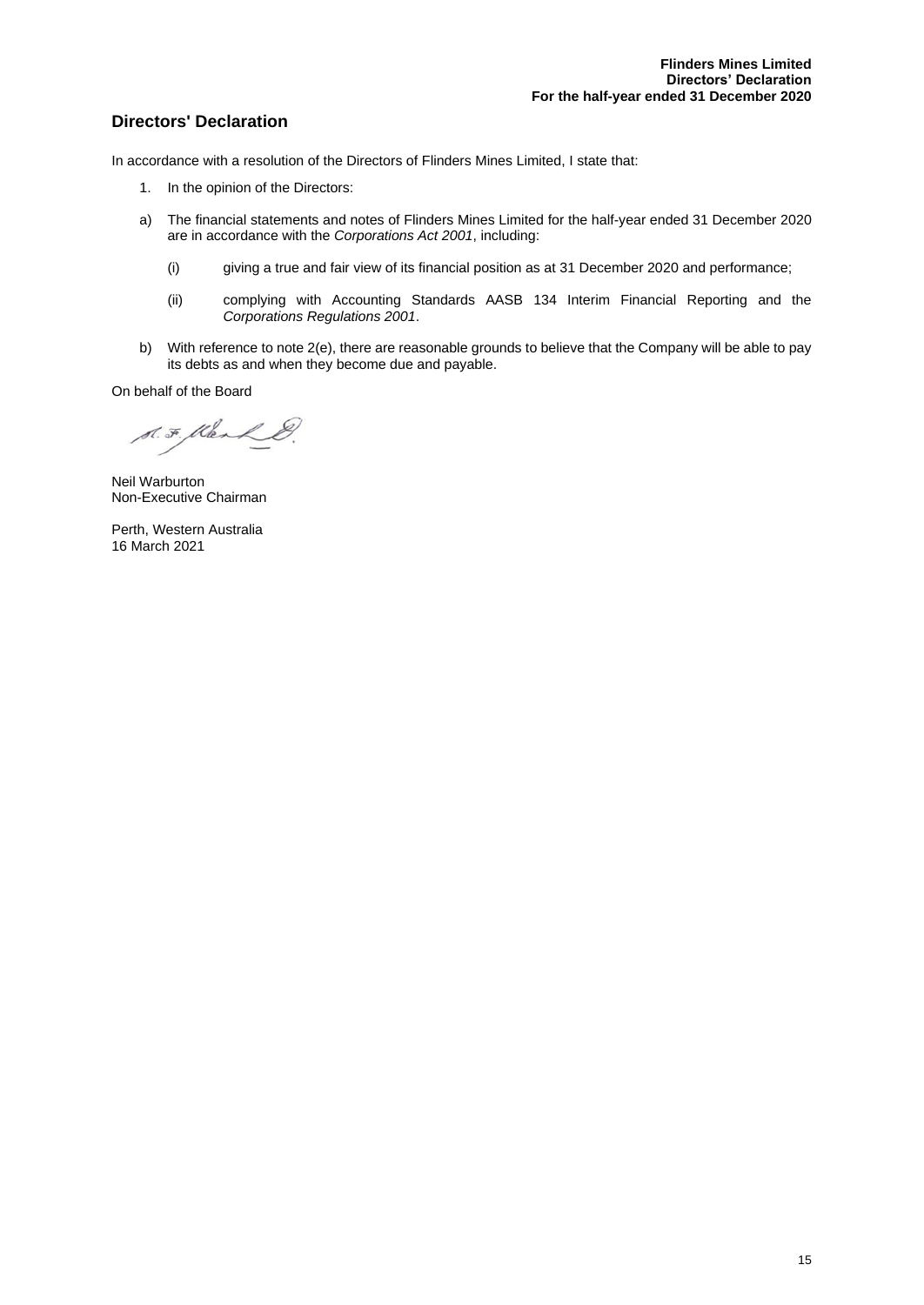

# Independent Auditor's Review Report

## To the shareholders of Flinders Mines Limited

#### **Conclusion**

We have reviewed the accompanying **Half-year Financial Report** of Flinders Mines Limited.

Based on our review, which is not an audit, we have not become aware of any matter that makes us believe that the Half-year Financial Report of Flinders Mines Limited does not comply with the Corporations Act 2001, including:

- giving a true and fair view of the **Group's** financial position as at 31 December 2020 and of its performance for the half-year ended on that date; and
- complying with Australian Accounting Standard AASB 134 Interim Financial Reporting and the Corporations Regulations 2001.

#### The **Half-year Financial Report** comprises:

- Consolidated statement of financial position as at 31 December 2020
- Consolidated statement of profit or loss and other comprehensive income, Consolidated statement of changes in equity and Consolidated statement of cash flows for the Half-year ended on that date
- Notes 1 to 15 comprising a summary of significant accounting policies and other explanatory information
- The Directors' Declaration.

The **Group** comprises Flinders Mines Limited and the entities it controlled at the Half-year's end or from time to time during the Half-year.

#### **Basis for Conclusion**

We conducted our review in accordance with ASRE 2410 Review of a Financial Report Performed by the Independent Auditor of the Entity. Our responsibilities are further described in the Auditor's Responsibilities for the Review of the Financial Report section of our report.

We are independent of the Company in accordance with the auditor independence requirements of the Corporations Act 2001 and the ethical requirements of the Accounting Professional and Ethical Standards Board's APES 110 Code of Ethics for Professional Accountants (including Independence Standards) (the Code) that are relevant to our audit of the annual financial report in Australia. We have also fulfilled our other ethical responsibilities in accordance with the Code.

#### **Material uncertainty related to going concern**

We draw attention to Note 2(e), "Going Concern" in the Half-year Financial Report. The events or conditions disclosed in Note 2(e), indicate a material uncertainty exists that may cast significant doubt on the Company's ability to continue as a going concern and, therefore, whether it will realise its assets and discharge its liabilities in the normal course of business, and at the amounts stated in the Half-year Financial Report. Our conclusion is not modified in respect of this matter.

KPMG, an Australian partnership and a member firm of the KPMG global organisation of independent member firms affiliated with KPMG International Limited, a private English company limited by guarantee. All rights reserved. The KPMG name and logo are trademarks used under license by the independent member firms of the KPMG global organisation. Liability limited by a scheme approved under Professional Standards Legislation.